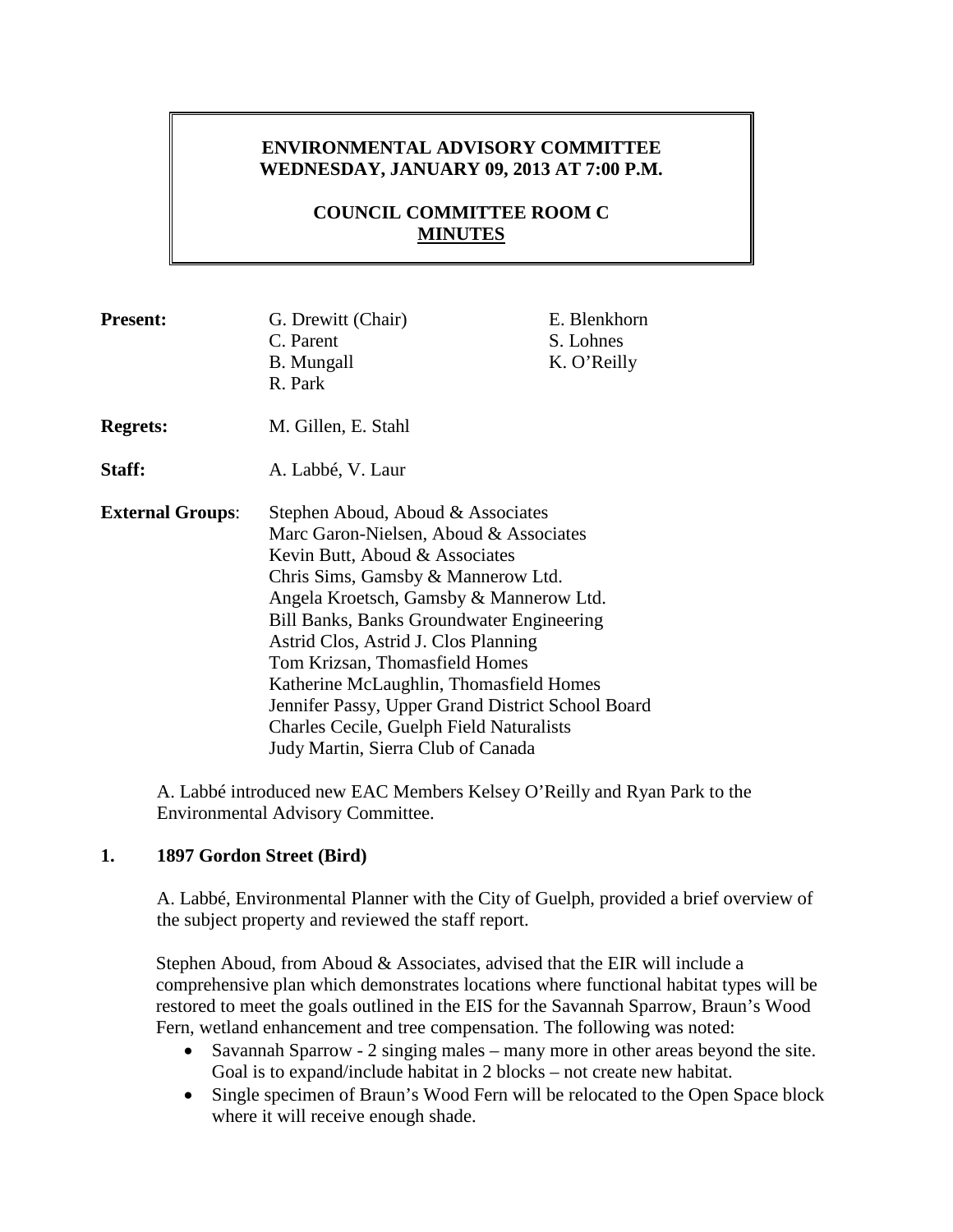- Wetland enhancements will consist of invasive species removal.
- Planting plan will consist of native hardwoods.

Astrid Clos, from Astrid J. Clos Planning sought clarification on the term Vegetation Compensation Plan and A. Labbé noted it refers to Tree Compensation Plan.

Astrid Clos also indicated that in other sites, the City has counted street trees and trees in Stormwater Blocks as compensation for trees being removed.

General discussion took place and the consultants were available to respond to questions from the Environmental Advisory Committee.

Moved by S. Lohnes and seconded by E. Blenkhorn

"That the Environmental Advisory Committee conditionally support the Terms of Reference for an Environmental Implementation Report prepared by Gamsby & Mannerow, with the following conditions:

The EIR ToR is to address the following to the satisfaction of City Staff and the GRCA:

- Section 6.0 Monitoring Plan of the ToR is to provide additional detail with respect to the surface and groundwater monitoring that will take place to measure impacts of the development and operation of the stormwater management system to the satisfaction of City staff and the GRCA.
- Any items identified by the City's Parks Planner in their review of the Terms of Reference (forthcoming).

The EIR is to include:

- In section 1.0 of the proposed table of contents include a summary of Draft Plan Conditions.
- A comprehensive plan which demonstrates locations where functional habitat types will be restored to meet the goals outlined in the EIS, for Savannah Sparrow, Braun's Wood Fern, wetland enhancement and tree compensation.
- A detailed Tree Preservation and native Vegetation Compensation Plan including locations, species, size and condition of proposed compensation plantings. On-site, off-site and cash-in-lieu options to adequately achieve compensation at a 3:1 ratio must be discussed to ensure compensation is achieved. For clarity, the Tree Preservation and Vegetation Compensation Plan shall satisfy the detailed tree preservation/compensation plan requirement of the October 13, 2010 EAC Resolution.
- A hydrogeological report is required as part of the EIR and must include information and analyses of the additional 3 wells that were installed in December of 2010.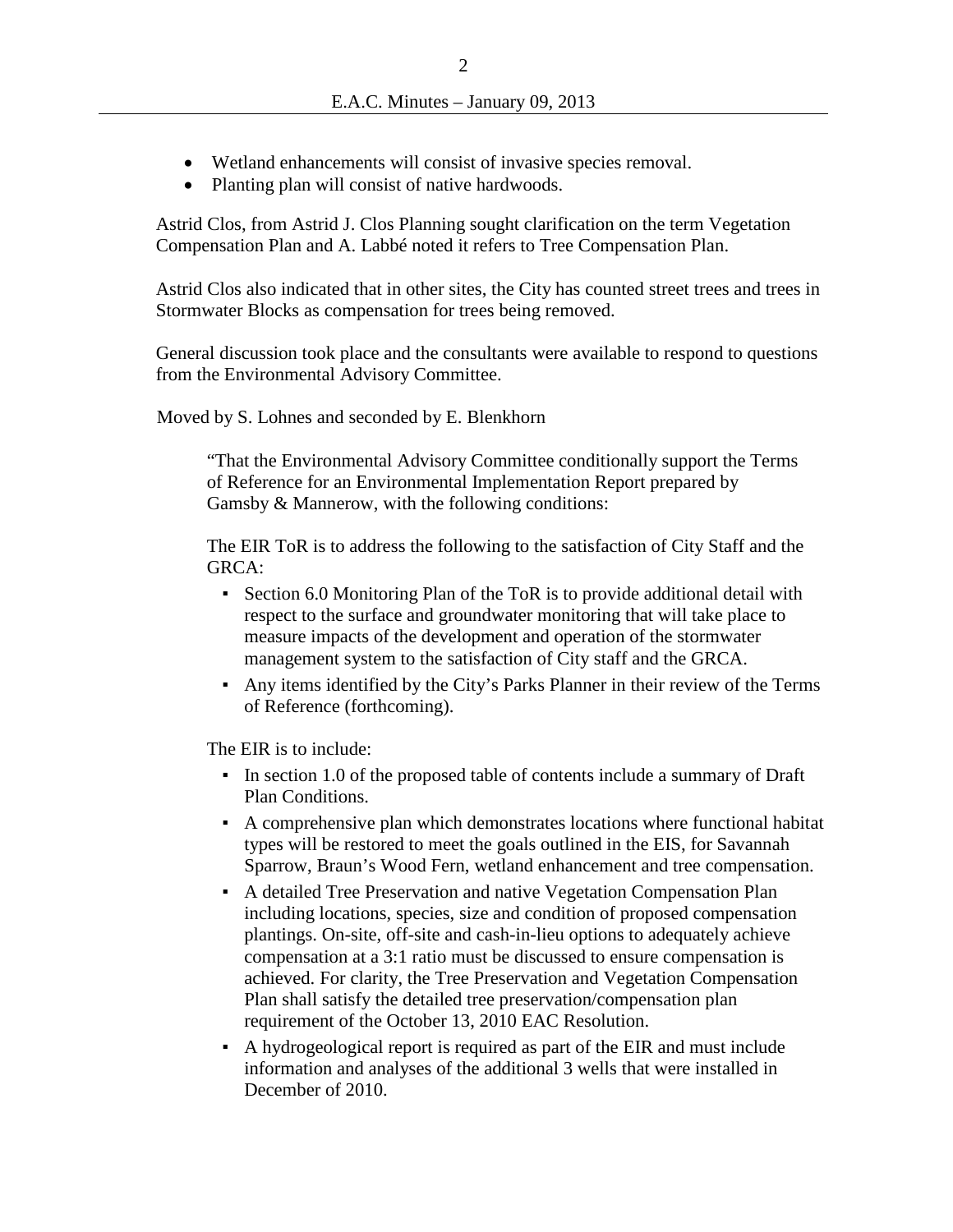- A site-specific Stewardship Awareness Program which includes educational signage as well as a two-page information brochure which can be included as an insert to the City's Environmental Handbook.
- A summary of EIS information under the Proposed Section 2.0 (Existing Physical and Natural Environment) will suffice.
- Specific items that have been previously identified:
	- Items from the October 13, 2010 EAC Resolution under the heading: "Required for the EIR".
	- Items in the GRCA letter dated December 16, 2010."

**Motion Carried -Unanimous-**

### **2. 25 Lee Street**

A. Labbé, Environmental Planner with the City of Guelph, provided a brief overview of the subject property and reviewed the staff report.

Kevin Butt, from Aboud & Associates, presented a Power Point presentation and provided history on the subject property. It was advised that a Site Alteration permit has been issued.

Some highlights noted from the presentation include:

Presentation Outline:

- 1. Site Overview Map
- 2. History of Site Studies
- 3. Need for EIS Addendum
	- Focus on woodland only
- 4. How OPA 42 Applies Cultural Woodlot Policies
- 5. OPA 42 Constraints and Opportunities
- 6. Proposed Vegetation Compensation Plan
	- 3:1 replacement for mature trees >30cm dbh
	- 1:1 replacement for immature trees 10-30cm dbh
- 7. General Locations for Additional Planting
- 8. Compensation Breakdown
- 9. Species List

General discussion took place and the consultants responded to questions from the Environmental Advisory Committee.

EAC asked if there was more opportunity for compensation adjacent the sports fields. Also, EAC suggested that a no-mow zone should be considered adjacent to the woodlot which is being preserved.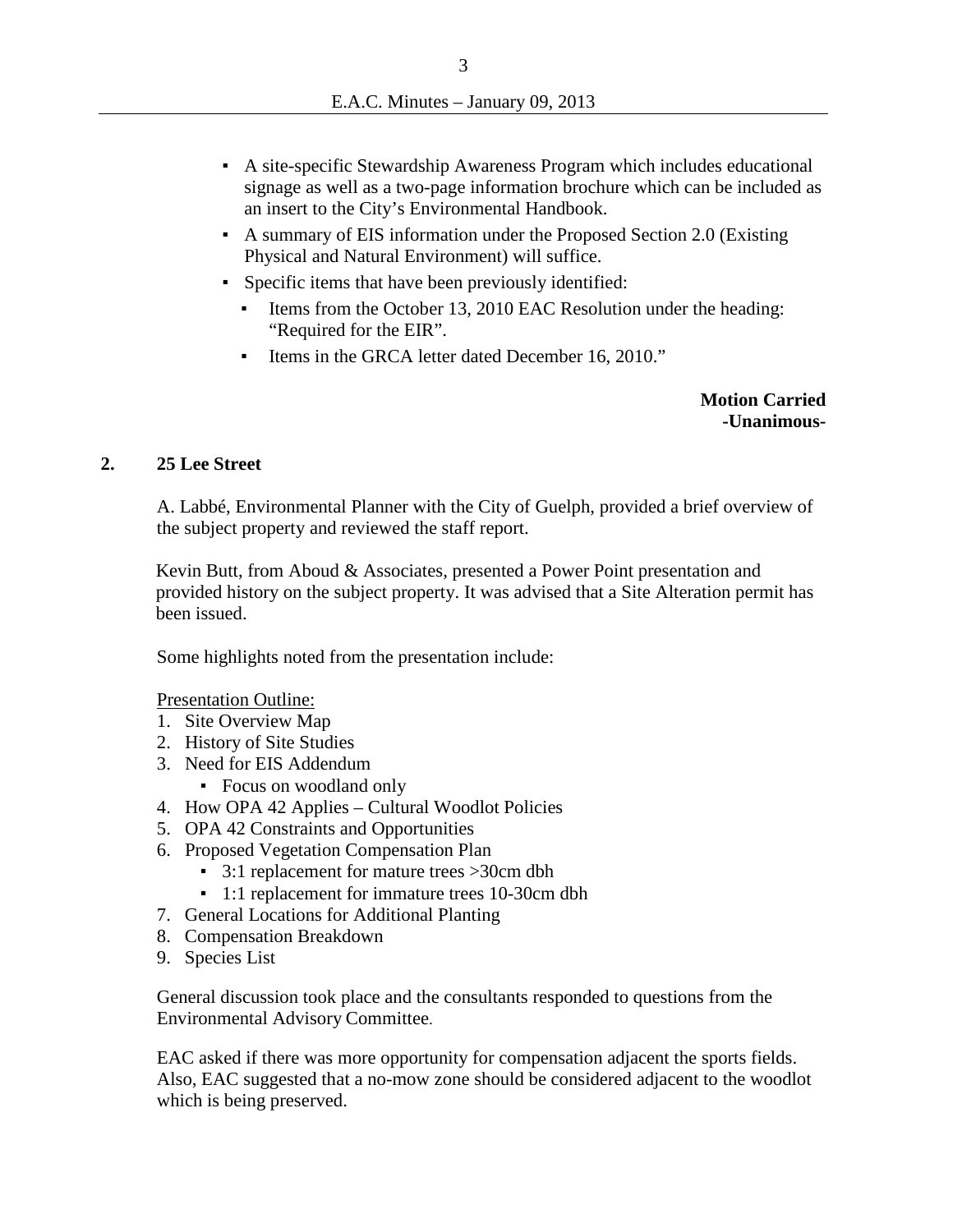Kevin Butt indicated that currently woodlot management is not recommended and there is no need for plantings in the park based on the proposed compensation approach.

The floor was opened to delegations.

#### *Delegation:*

Charles Cecile, on behalf of Guelph Field Naturalists, expressed the following concerns:

- Concerned with attention being paid to non-native cultural woodland and the lack of importance given to native wetland communities.
- Charles clarified that the wetlands in question were headwater wetlands and were identified within subcatchment S14 of the Clythe Creek Subwatershed Study.
- Noted that the decision to remove small wetlands from the Natural Heritage Strategy was a mistake and noted that City staff did not look at the wetlands to the South. Charles would like EAC to acknowledge mistakes were made in the past.

Discussion was had about the lack of continuity in the wetland units which were staked in the field with the GRCA. They were staked as separate pockets.

Jennifer Passy, from the Upper Grand District School Board spoke to the Storm water management plan in response to EAC's questions.

General discussion took place re: compensation and the Environmental Advisory Committee noted the following concerns:

- No compensation for Scots Pine is inconsistent with previous proposals.
- C. Parent expressed discomfort on deciding a compensation plan without a City Policy.
- City staff responded that the City has a current Draft policy and is working on a Tree Technical Manual as part of the Urban Forest Management Plan.
- EAC recommended alternatives to the compensation plan presented.

Moved by R. Park and seconded by K. O'Reilly

"That the Environmental Advisory Committee accept the Environmental Impact Study Addendum prepared by Aboud & Associates for 25 Lee Street with the following additions:

- Consideration should be given to enhancing the exiting woodland unit (majority of which is Scots Pine Plantation ELC unit) as part of the compensation approach.
- In addition to the compensation approach presented, EAC recommends non native, invasive species (excluding White Mulberry) be replaced at 1:1 ratio.
- In addition to the compensation approach presented, EAC recommends that trees sized 10-30cm dbh be replaced at a 3:1 ratio."

#### **Motion Carried**

*2 members abstained*